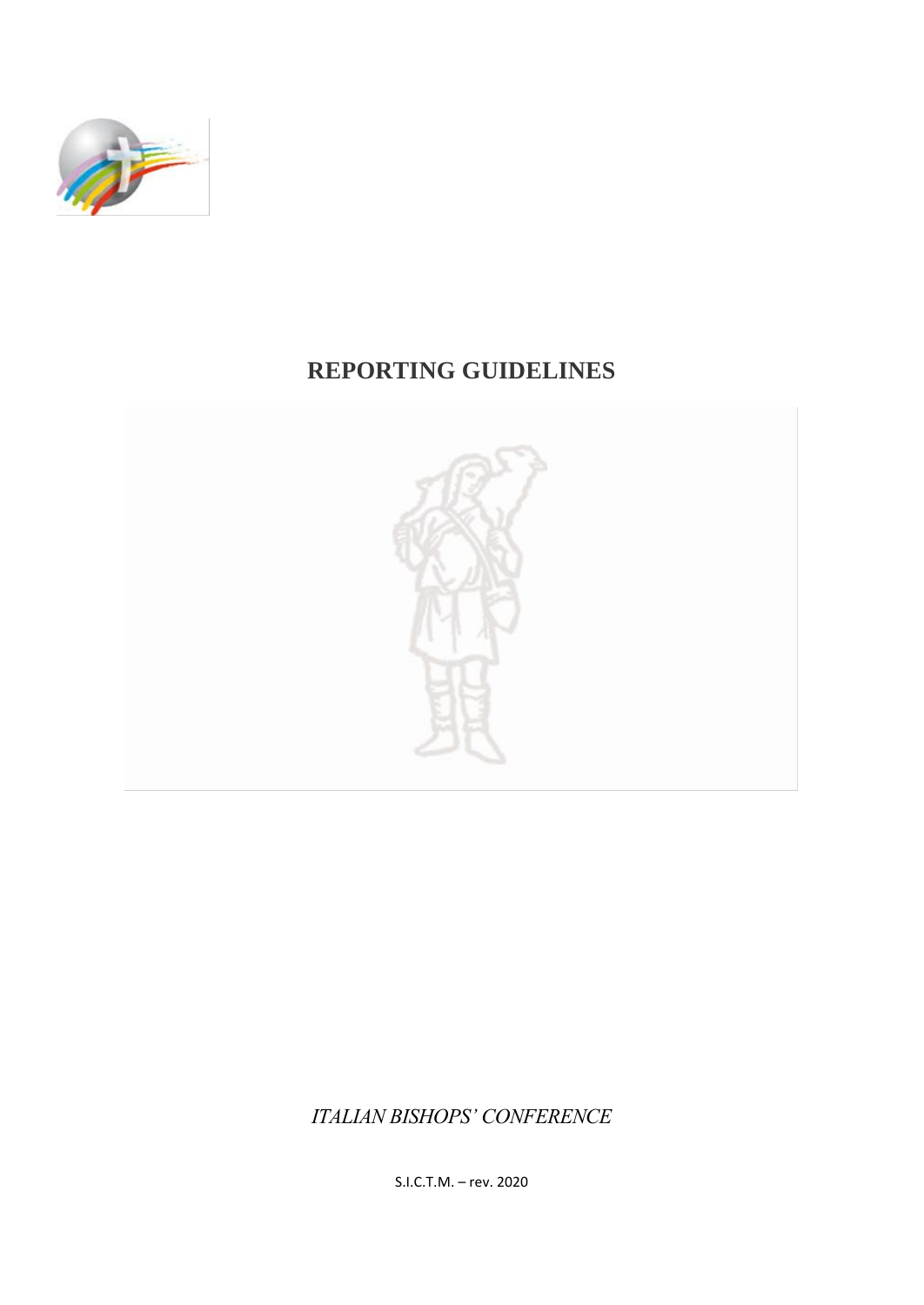*Committee and Service for Charitable Action in Third World Countries*

Via Aurelia, 468 - 00165 Rome - ITALY Tel. 0039-06-663981 - Fax. 0039-06- 66398408 E-mail: [sictm@chiesacattolica.it](mailto:sictm@chiesacattolica.it)

## **REPORTING GUIDELINES**

Clear and intelligible reports are key to allow the Service's technical and administrative staff to verify the manifold social, cultural and economic aspects that are part of your activities and make up your project.

Final and intermediate reports will have to provide a broad picture of the efforts made to reach established targets. To make the preparation of (final and intermediate) reports easier, here are a few useful suggestions.

#### **INTRODUCTION**

Since our project management and archive system has changed, the following documents (I. Description II. Financial and accounting information and III. Invoices and supporting documents) must also be provided in electronic format (CD or DVD) if possible

#### *I - DESCRIPTION*

The description is essential to understand the impact of the project and its implications. It must include **all activities carried out** during the timeframe it refers to. You need to describe **only activities that have actually been funded**. You can also briefly describe what was done in the past.

If you have encountered any **difficulties**, these should be mentioned, since they are helpful to understand possible delays or partial adjustments that were made. The description should also include an analysis of the activity timeline.

Both the description and financial and accounting information must be organized in a way that allows the Service to **refer back to intermediate reports** (only in case of "multi-instalment" projects). In this way, the Service will be able to verify whether activities listed in the initial project have been completed as described and on schedule and are in line with the Committee's commitments regarding Third World countries, fully complying with local partners' expectations. The Service is entitled to check progress made on site.

The description must include either photographs are other explanatory material.

### *II – FINANCIAL AND ACCOUNTING*

#### *INFORMATION*

The financial information in your report must be organized in a clear and simple way, so that it is easy to infer progress made from the financial standpoint.

The various expenses must be **described in detail in Form 1**, grouped under items (training, facilities, materials, etc.), using the same terms that were used in the approved project budget. For every cost item, you must **differentiate between amounts covered** by the Italian Bishops' Conference, other entities, local contributions and own funds.

Please note that the **total** amount received (locally collected and in local currency), fully documented, must be justified.

#### *III – INVOICES AND SUPPORTING*

#### *DOCUMENTS*

Original invoices and supporting documents related to the project must be kept (for 10 years) in case of on-site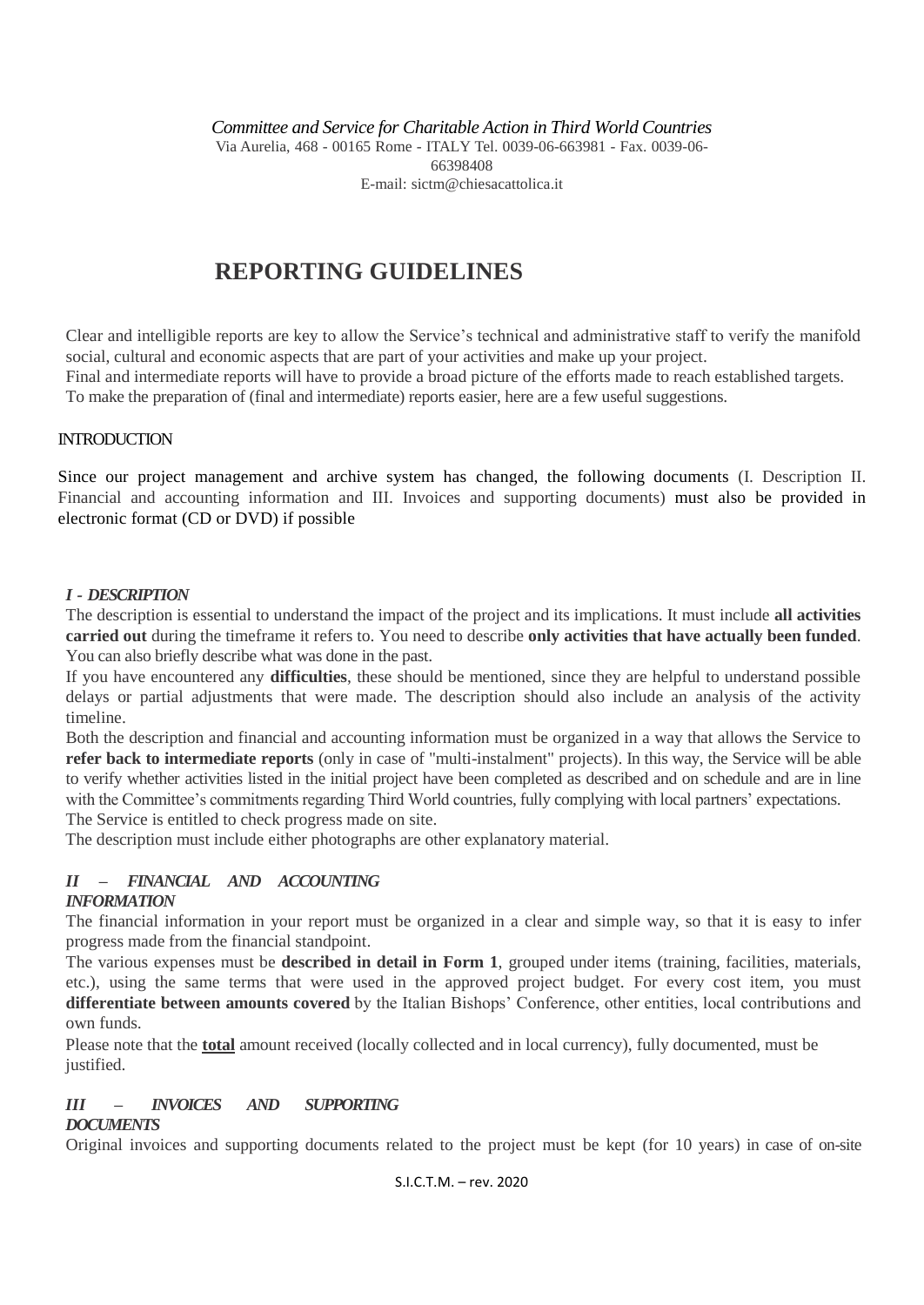inspections by the Service's relevant offices. However, copies of all supporting documents related to project reports (invoices, receipts, or anything that might justify expenses incurred; self-certifications will not be considered valid, except for truly exceptional cases) **shall** always **be attached to reports** and listed in detail in **Form 2. You must fill in one separate Form 2 for every item;** lists must be progressively numbered and the same number must be indicated in the copy of the document it refers to.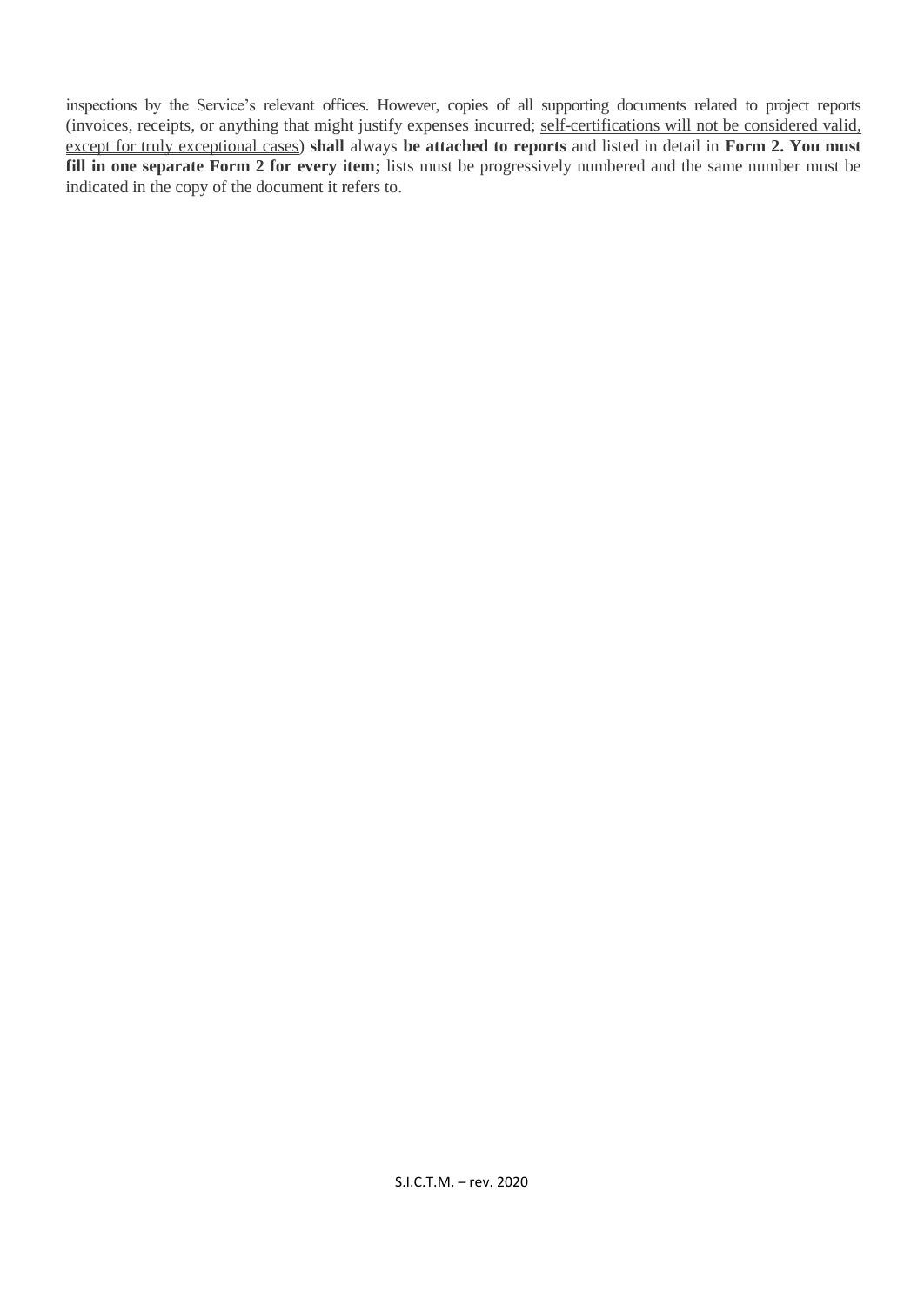## (FORM 1)

 $\mathcal{L}^{\pm}$  $\sim$ 

## *REPORT on PROJECT #\_\_\_\_\_/\_\_\_\_\_*

*Instalment #: \_\_\_\_\_/\_\_\_\_\_\_*

*Project Name:\_\_\_\_\_\_\_\_\_\_\_\_\_\_\_\_\_\_\_\_\_\_\_\_\_\_\_\_\_\_\_\_\_\_\_\_\_\_*

*Recipient Country: \_\_\_\_\_\_\_\_\_\_\_\_\_\_\_\_\_\_\_\_\_\_\_\_\_\_\_\_\_\_\_\_\_\_\_\_\_\_\_\_\_\_*

| PGR.           | LIST OF ITEMS | $\mathsf{C}.\mathsf{E}.\mathsf{I}.$<br><b>FUNDING</b> | $\sqrt{\text{OTHER}}$<br><b>ENTITIES</b> | ${\rm LOCAL}$<br><b>CONTRIBUTIONS</b> | $\mathop{\rm OWN}\nolimits$<br>${\hbox{FUNDS}}$ | $\ensuremath{\text{TOTAL}}$ |
|----------------|---------------|-------------------------------------------------------|------------------------------------------|---------------------------------------|-------------------------------------------------|-----------------------------|
| $\mathbf 1$    |               |                                                       |                                          |                                       |                                                 |                             |
| $\overline{2}$ |               |                                                       |                                          |                                       |                                                 |                             |
| 3              |               |                                                       |                                          |                                       |                                                 |                             |
| $\overline{4}$ |               |                                                       |                                          |                                       |                                                 |                             |
| 5              |               |                                                       |                                          |                                       |                                                 |                             |
|                |               |                                                       |                                          |                                       |                                                 |                             |
|                |               |                                                       |                                          |                                       |                                                 |                             |
|                |               |                                                       |                                          |                                       |                                                 |                             |
|                |               |                                                       |                                          |                                       |                                                 |                             |
|                |               |                                                       |                                          |                                       |                                                 |                             |
|                |               |                                                       |                                          |                                       |                                                 |                             |
|                |               |                                                       |                                          |                                       |                                                 |                             |
|                |               |                                                       |                                          |                                       |                                                 |                             |
|                |               |                                                       |                                          |                                       |                                                 |                             |
|                | <b>TOTAL</b>  |                                                       |                                          |                                       |                                                 |                             |

Specify the local currency used and in force in the Country.

PLACE AND DATE: **ALL ASSESS PLACE AND** DATE:

QUALIFIED AND READABLE SIGNATURE: